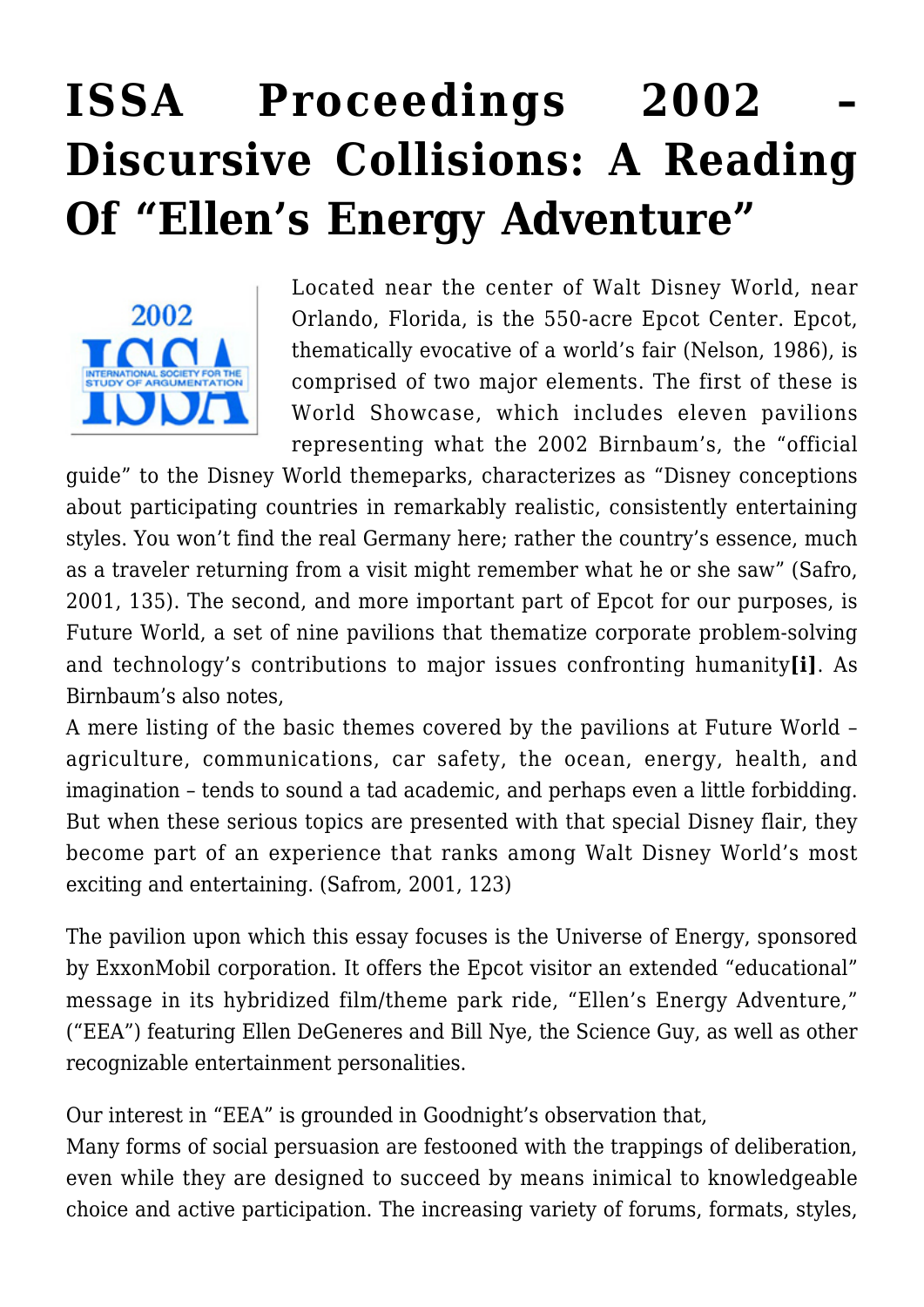and institutional practices – each claiming to embody the public will or to represent the public voice – demands careful attention. If such practices continue to evolve uncritiqued, deliberative argument may become a lost art. (Goodnight, 1982, 215)

We believe that "EEA" constitutes the near-perfect example of such efforts and deserves critique for two reasons. First, it illustrates how corporations seek to participate in and influence discursive practices in the public sphere. Walt Disney World and ExxonMobil rely upon sophisticated techniques of multimedia production, fragmentary deployments of Western mythologies, and allusions to popular culture to "educate" audiences through entertainment. It is our claim in this essay that such practices seek not to enhance deliberative argument, but rather to diminish participation. As Fjellman observes, "What is important is that our thoughts are constrained. They are channeled in the interests of Disney itself but also in the interest of large corporations with which Disney has allied itself, the system of power they maintain, and the world of commodities that is their life's blood" (Fiellman, 1992, 13).

"EEA" interestingly relies upon the appearance of technical discourse to accommodate itself to the public sphere but does so in ways that denigrate the value of both domains of argument, expanding corporate influence at their expense. Such efforts at influencing public discourse certainly are not new. Cheney and Christensen note that many organizations, "but especially those in the embattled industries of oil, chemicals, and tobacco," engage important sociopolitical issues, particularly those affecting their own survival (Cheney & Christensen, 2001, 237). However, they add that, "When the social space is saturated with corporate communication asserting social righteousness, only the indirect or more unusual messages are able to stand out and attract attention" (Cheney & Christensen, 2001, 256). "Ellen" constitutes an exemplar of such messages.

Second, ExxonMobil's message at Walt Disney World is important in its own right – significant both for the size of its audience as well as for the context within which it occurs. According to the International Association of Amusement Parks and Attractions, more than nine million visitors attended Epcot in 2001, making it the sixth most frequented theme park in the world**[ii]**. Epcot's target audience – adult, well-educated, middle-class consumers – are placed "in the middle of scenes that unfold in a carefully choreographed manner as they move through them on foot or strapped into Disney's various ride vehicles" (Fjellman, 1992,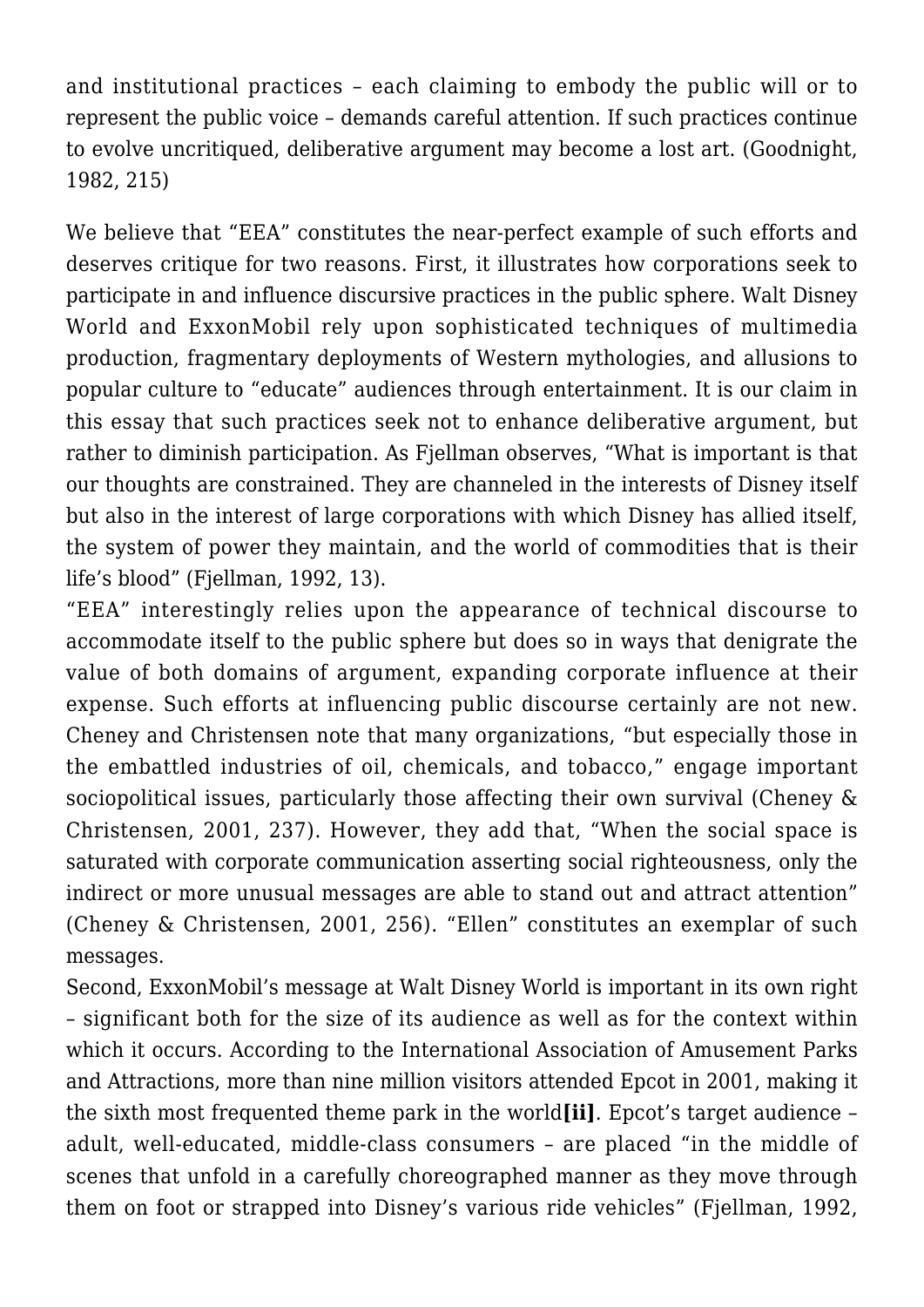399). This "envelopment-by-theme," described by Fjellman, focuses the visitor "on countless coordinated details passing by at high velocity, to the point that one's powers of discrimination can be overwhelmed. [Walt Disney World] is organized according to the principle of cognitive overload; it is with the overriding of visitors' capacities for making discriminations that Disney metathemes may take effect" (Fjellman, 1992, 23). Fjellman's description generalizes the Disney strategy; "EEA" exemplifies it.

"EEA" appears to be just a simple, entertaining narrative of competitive conflict and resolution, but it is anything but simple in format. The levels of virtuality are breathtaking: a television show and historical recreation embedded within a dream, which is reproduced in a film, which is introduced by a secondary, film framed in direct address, all within a pavilion at a themepark. But the complexity of "EEA" does not end with the multiplicity of media it incorporates. Even as it presents itself as an entertainment narrative, it embeds a serious, public policy argument about the feasibility of alternative fuels.

Emerging from the layered narrative of "EEA" is a set of arguments that work together to serve the corporate interest of ExxonMobil, advocating continued reliance on fossil fuels without appearing to advocate much of anything. The complexity and entertainment value of the attraction mask the near-irrelevance of over half of the narrative (in terms of time on each segment) to learning about energy in general and to ExxonMobil's arguments specifically. While these segments are argumentatively and educationally tangential, they do serve important rhetorical ends, so it seems important to attend to them as well as to the argument as the narrative unfolds.

Ellen's "adventure" – and ours as well – begins with our entrance into the Universe of Energy pavilion and into a large, oval-shaped, carpeted anteroom with a giant screen on one side. At either end of the room are signs that inform us that ExxonMobil sponsors the Universe of Energy. A film begins with Ellen DeGeneres speaking directly to the audience, introducing herself, asking us questions, seeming to wait for our responses, even admiring the hair style of an audience member in the back. She also introduces the remainder of the show, in which we will learn about how she became the "spokesperson" for this venue, an "expert" on energy. She transports us into her living room where she (a second Ellen) is sitting down to watch her favorite television program, *Jeopardy*! Ellen's next-door neighbor, Bill Nye, the Science Guy enters to borrow a candle, aluminum foil, and clothespin for one of his experiments, and he too expresses his excitement about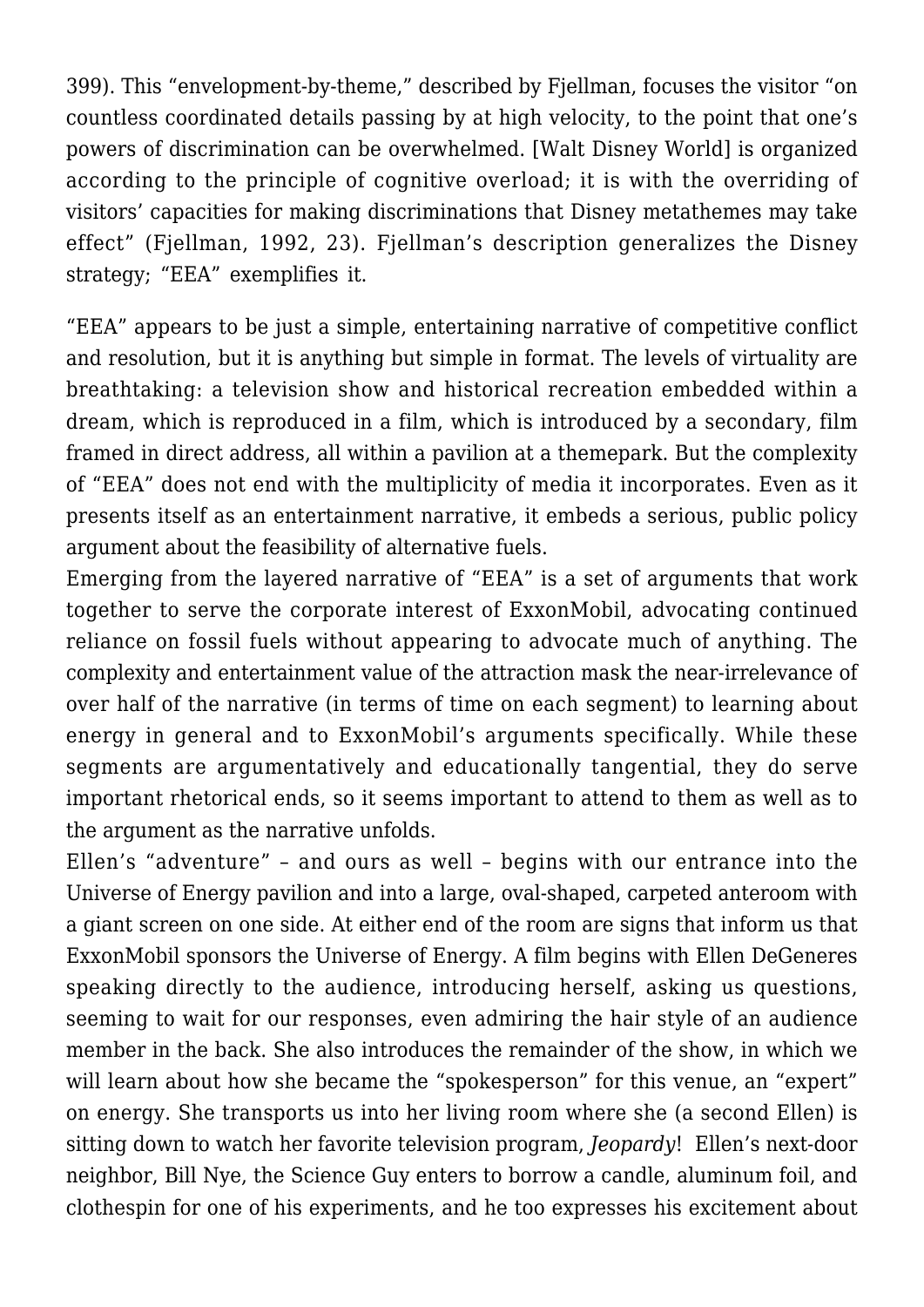## *Jeopardy*!

As the game show begins, Ellen is astonished that one of the contestants is her former college roommate, Judy Peterson, now a "Professor of Energy" (Jamie Lee Curtis). Ellen expresses a clear aversion to the Professor, saying that her nickname for her former roommate was "Stupid Judy." Bill objects: "That makes no sense. She has a Ph.D." Ellen informs Bill that she doesn't care about energy, to which he responds, "Energy is the most important thing in the universe. Without energy, nothing would go. Nothing would happen. I mean, there'd be nothing." Bill Nye leaves with his experiment paraphernalia, while Ellen mutters about "stupid energy; Stupid Judy." She drifts off to sleep only to begin dreaming that she, too, is a contestant on Jeopardy! along with Judy Peterson and Albert Einstein, and that all the categories are about energy.

Ellen performs terribly. We watch her attempt only one question, in which she is unable to identify the substance "formed from microscopic plants and animals trapped… in sediment millions of years ago." Judy, however, immediately provides the correct response, answering in a petty tone, "What is petroleum, Alex?" We watch as Judy smugly provides correct responses to multiple items in turn. She ends the first round with what host Alex Trebek labels "a commanding lead." Ellen is tied with Einstein – who never speaks and looks continually puzzled by the events around him – with no money on the board. At this point, Ellen notes that it's her nightmare, and she freezes the action and asks Bill Nye for help. Nye had shown up on the set to see Einstein. Bill agrees to help by taking Ellen "way back" in time.

This introductory segment of "EEA" is important to the narrative, for it sets Ellen up as a slightly daft but congenial protagonist. And it establishes Bill Nye, the Science Guy as her knowledgeable sidekick and straight man. But it "teaches" us only two things about energy. First, we learn from Bill Nye that it is "the most important thing in the universe." Second, in case we were not already aware of it, we that petroleum is formed from fossilized plants and animals. The remainder of the Jeopardy! sequence is simply a series of decontextualized, correct questions from Judy Peterson. Because we do not see or hear the answers to which Judy's questions respond, there is nothing to learn. Indeed, the short sequence seems only to reinforce the need for Ellen to find a way to defeat her rival. Judy seems to fit precisely Ellen's earlier characterization of her as a "smarty-pants, know-it-all." Jamie Lee Curtis's elaborate acting of Judy Peterson as unlikable offers her up as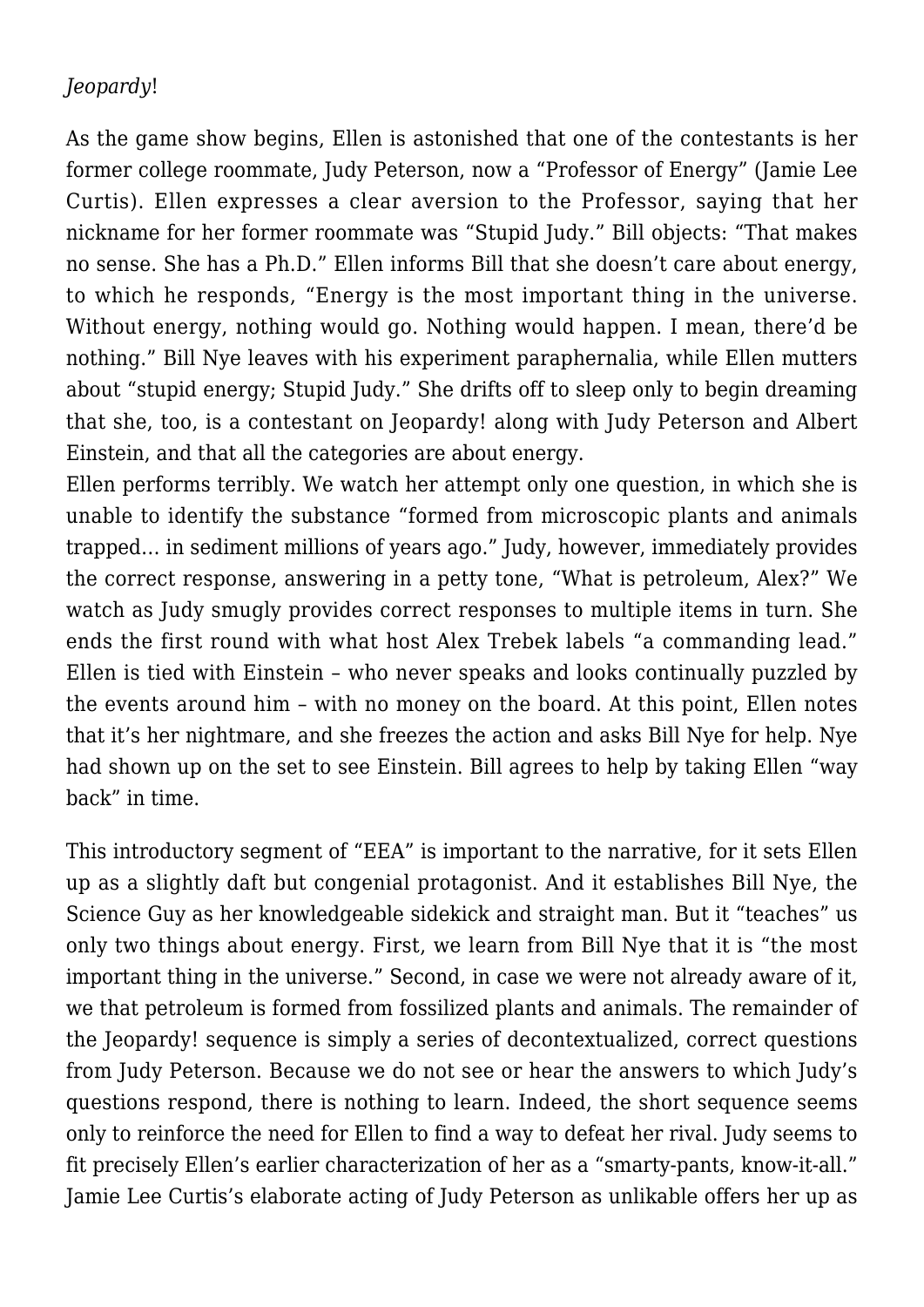the antagonist Ellen must overcome. But Judy's "commanding lead" by the first commercial break in the dreamed Jeopardy! game represents a daunting obstacle, providing the motivation, indeed the urgency, for Ellen (and us) to learn about energy and learn it quickly.

At the end of this first film, two doors open beneath the screen and audience members file into a large room where trams are aligned with seating for more than 500 people. After the audience is seated, the room grows dark, and another film opens with Bill and Ellen appearing on a nearly blank, dark screen. They (and we) are at the beginning of the universe, and a small spot of light (the material from which the Big Bang emerges) appears in the center. Bill places ear protection devices on Ellen, handing her two flashlights like those used to guide airplanes as they taxi to jetways. Ellen, acting like a ground crew member, informs the Universe that it is "cleared for takeoff." Bill Nye pulls Ellen through a doorway, just as the spot of light, which has been increasing in size, explodes into galaxies, planets, and stars rushing toward the audience at high speed. All of this is accompanied by enormous sound delivered through a state-of-the-art audio system. As we move through the universe, we settle onto one planet using a lowaerial shot that shows computer-generated animation of mountains thrusting up from the earth's crust, along with the newly formed oceans and beaches, until we land in a primeval forest. It is here that the lessons on energy begins. Bill informs Ellen that the plants and animals that surround them are "soaking up energy from the sun. When they die and get buried, time, pressure, and heat will cook them into the fossil fuels we rely on today, like coal, natural gas, and oil." Ellen wonders aloud if the gas in her car is "dinosaur soup," and Bill answers: "Not exactly, but dinosaurs *did live* when fossil fuels were developing in the earth. Dinosaurs are just cool! Let's check them out!" Ellen expresses trepidation at that notion and tells us to go ahead with Bill.

At this moment, our tram cars rotate and move into the world of dinosaurs, and we are transformed from spectators into participants, moving through the adventure, rather than simply watching it. We enter this world at night and see the shadows of dinosaurs looming directly ahead of us. As the "sky" lightens, we see other reptiles on either side. The tram cars move past giant Apatosauruses, which hiss and spit water at us as we pass. We then move through a diorama that includes a "lofty allosaurus battl[ing] with an armored stegosaurus, and an elasmosaurus burst[ing] out of a tide pool with frightening suddenness – all under the vulturelike gaze of winged creatures known as pteranodons" (Safro, 2001,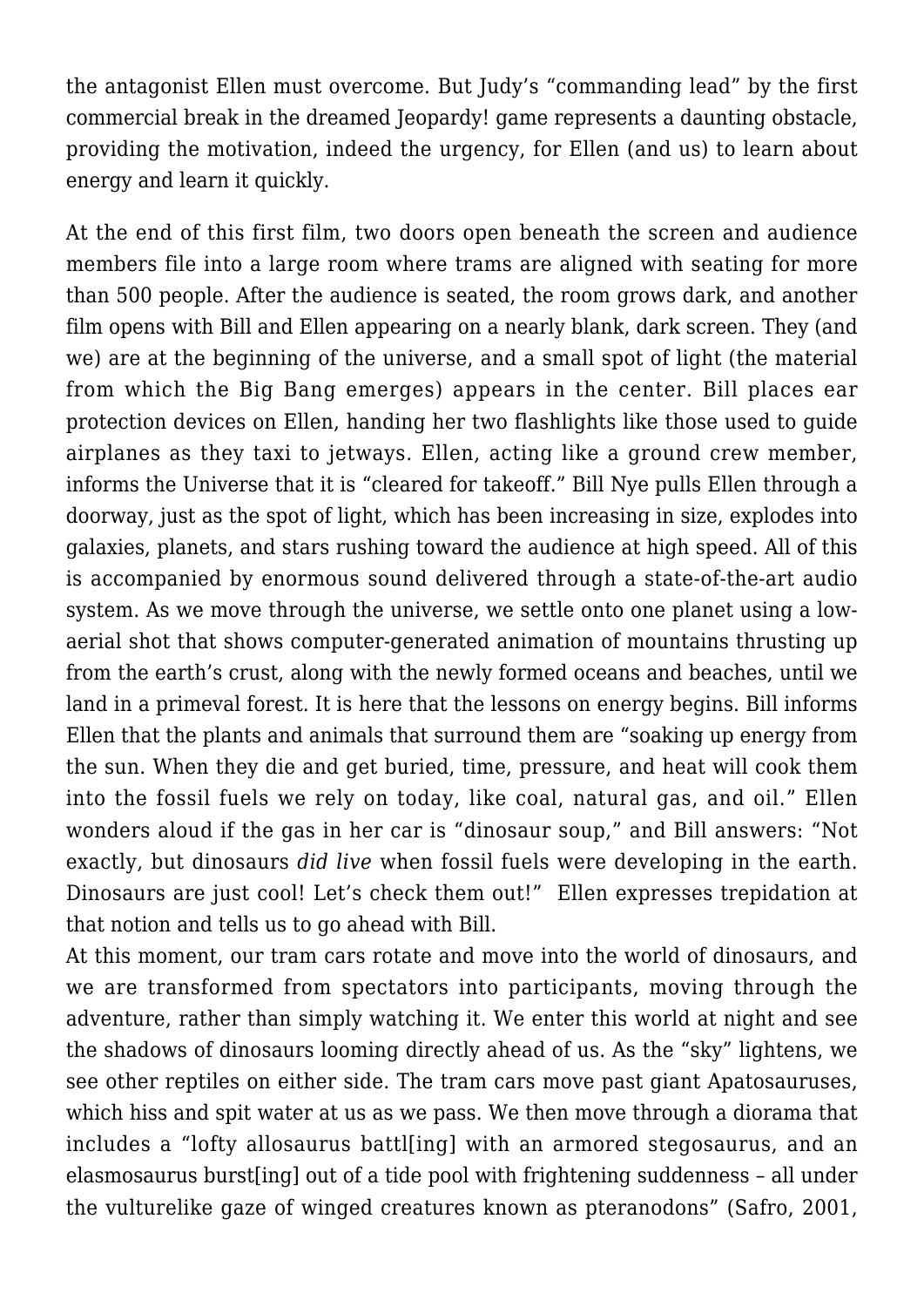134).

After our encounters with these creatures, our tram cars enter a dark room with no visual images save a radio tower and sparkling lights on the floor, walls, and ceiling. It is here that we listen to light-hearted "Radio KNRG" announcements, punctuated by dates ranging from 55 million, BC to 750,000 BC, and reporting on a meteor that hits the earth sending dust into the atmosphere, a traffic tie-up where an elephant has popped his trunk, the appearance and flourishing of mammals, dinosaurs being wiped out in the Mastodome, large ice sheets covering the earth to near the equator, and animal evolution described in a fashion report ("wooly is definitely in," and "saber teeth are popular among cats this year").

At this juncture, about two-thirds of the way through "EEA," we still have learned little that is directly related to energy. We learn from Bill Nye that the matter expanded during the Big Bang contained "all the energy in the universe." We learn – again – in the primeval forest that the plants and animals we are seeing will ultimately be forged into oil. We also are taught there how pleasing fossil fuels are, not by word, but by visual display. The lush, leafy plants represent the only form in which we will ever see "oil." The dark liquid substance never makes an appearance in "EEA." Here in the Universe of Energy, oil is beautiful.

The ensuing ride-through phase, introducing us to the dinosaurs, is entertaining but beside the point. Bill Nye even alerts us to its irrelevance when he tells Ellen that dinosaurs *lived at the same time as* fossil fuels were forming, but simultaneity is the extent of the connection. The dinosaur diorama and the radio tower segment together form the lengthiest portion of "EEA", but they are nothing more than transitional moves to the next segment, where Bill and Ellen are reunited on film.

Bill introduces Ellen to the "dawn of the human age" and the discovery of fire. The discovery, Bill says, will "spark the progress of civilization." There follows a harried montage of animated images, accompanied by frenetic music, portraying the rise of civilization. The rapid sequence of images begins with a pre-Roman façade that turns into Rome, where a Caesar-like character pulls down on a billows handle, forcing the air into a ship's sails and moving it across the screen (and presumably the ocean). In the course of its journey, the ship is transformed from a Roman galley into a ship from the Age of Discovery, where it sails into a building that becomes a mill-like structure showing water power driving pulleys, gears, and levers. As a human (non animated) figure drops into the mill, it is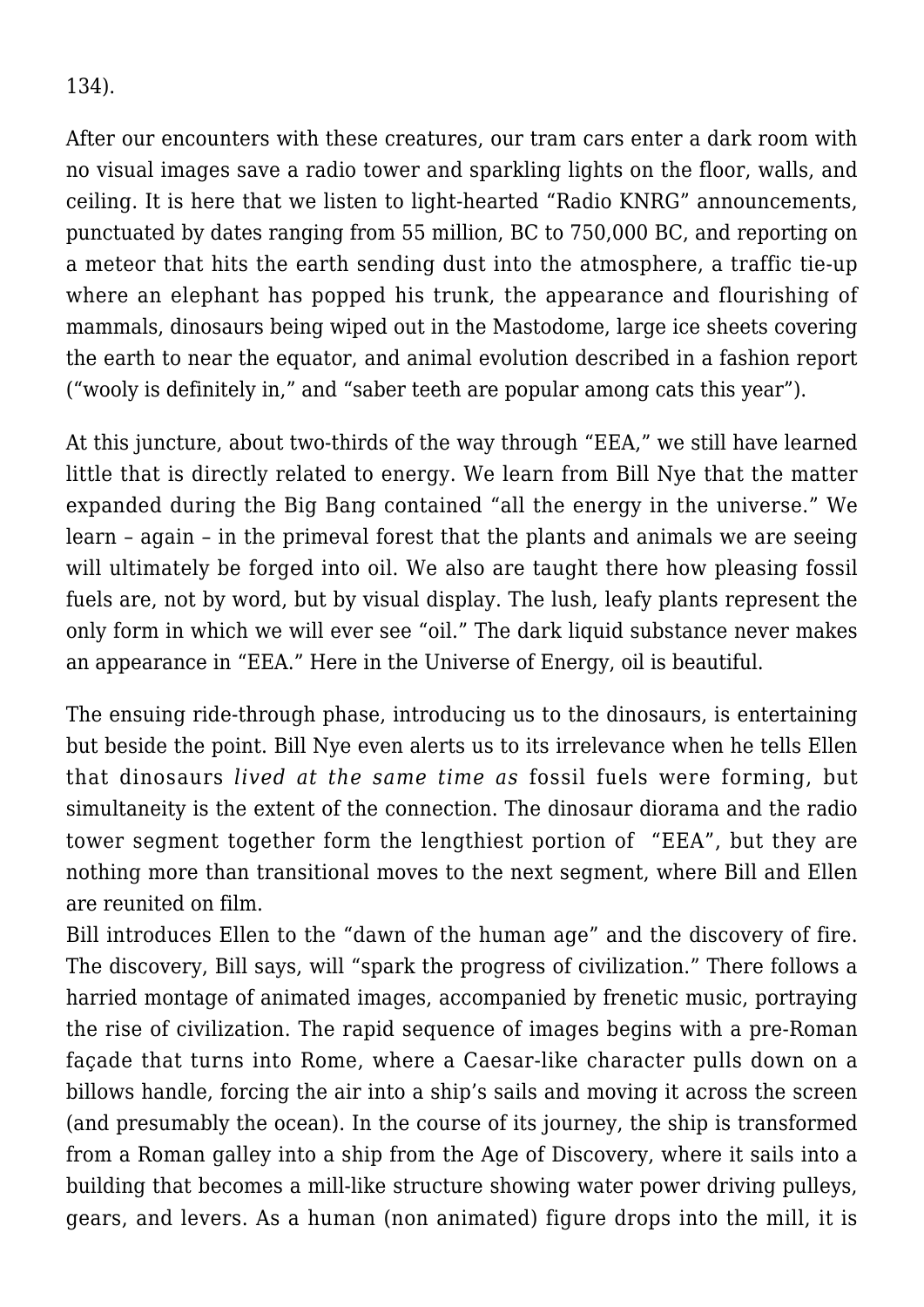transformed into a steam engine pulling a train. Telegraph and telephone poles spring up, and a house is shown. Oil derricks sprout from the ground, and a sign, "Growing for our Future," appears. A tractor tills the soil, enters a barn, and emerges as an automobile. As the automobile begins its movement across the screen, there is a quick glimpse of an Exxon filling station in the background. The car travels into a cityscape of the early twentieth century and then into a modern city with skyscrapers and traffic lights. After this short, but intensely concentrated series of animated images, a helicopter-like vehicle appears with Bill Nye and Ellen, now in the present. She thanks Bill and suggests he return her to the Jeopardy! set, for she's ready to "kick Judy's big ol'…." Bill interrupts her: "Wait! To play the game, you have to know where energy comes from, you have to know where it's gonna come from, and how to use it more wisely."

The series of images constituting "the progress of civilization" flash by in just over a minute, but they serve an important argumentative end. All the images, but for a single exception (the oil derrick), represent consumption, not production of fuel. Indeed, the series equates "the progress of civilization" with energy consumption. It ends with Ellen and Bill appearing back onscreen in the helicopter-like vehicle. Bill explicitly marks their reentry into the present, and it is at this juncture that he also lays out the issues of the ExxonMobil case: "To play the game, you have to know where energy comes from, you have to know where it's gonna come from, and how to use it more wisely." The "game" to which he refers explicitly, of course, is the Jeopardy! game. But another way to read his statement in light of the just-completed segment is that the "game" is about maintaining the "progress of civilization." If we are to continue to progress, i.e., consume energy, then it follows that we must produce ever energy to satisfy this urgent need. The alternative, we recall, from Bill's admonition before Ellen's dream, seems dire: "Without energy… there'd be nothin'." So, the first argument composing ExxonMobil's argumentative brief, and presumably a lesson we are supposed to "learn," is about the necessity of consumption to civilization. Since consumption is dependent upon supply, energy production becomes the key to continued progress.

It is from this point in the story that ExxonMobil's primary set of arguments finally emerges. It denigrates the viability of "alternative," especially renewable, energy sources and minimizes the environmental effects of continued reliance on fossil fuels. Additionally, the presentation works to inoculate audience members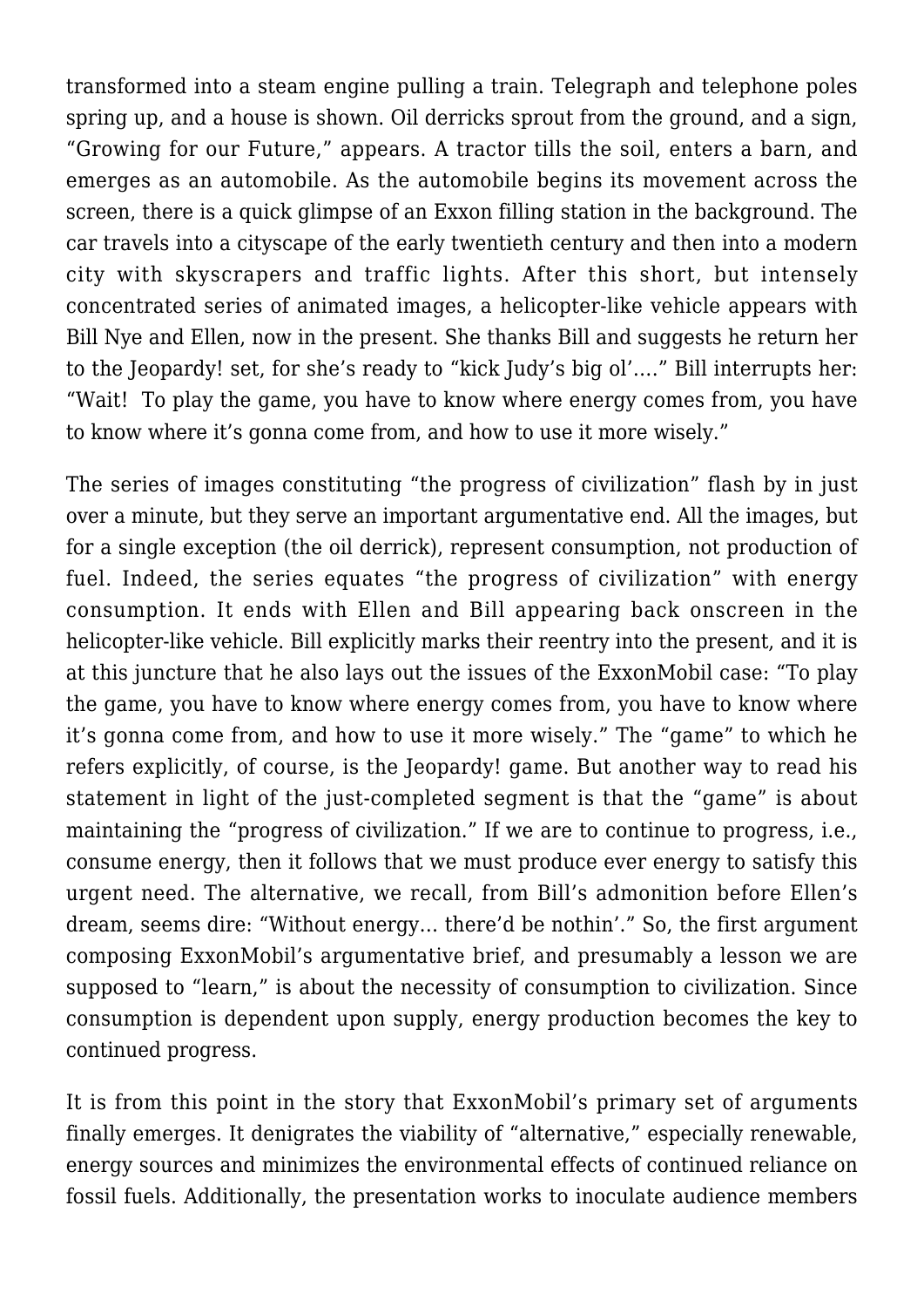to future critique of fossil fuels. Bill and Ellen stop at several sites of energy production. At each stop, Bill offers an explanation of each source of energy, and Ellen provides the comic "relief."

Bill tells Ellen that most energy issues from the sun. This provides the transition to visit various energy production possibilities, or "great ideas for tomorrow," beginning with solar power. As expansive, futuristic orchestral music plays, a wide-angle shot reveals a field of solar collectors, and we focus in to Bill and Ellen on the ground, Ellen peering into and making faces at the mirror-like surface of one collector, which seems to have a "reflective" mind of its own. Bill explains briefly that these "solar mirrors are one way to convert the sun's energy into electricity." But he adds that it is "not sunny enough everywhere" for solar power, and energy from the sun "still isn't that cheap. But we're getting' there."

Bill and Ellen travel from the solar farm to a wind farm, where we learn from Bill that "Today we're using the clean energy of moving air – wind – to generate electricity." It is worth noting here the value of image and sound to the overall message. The wind farm shots are accompanied by soft background music that blends with the sound of the wind turbines, but the music changes as the inevitable objections to wind power come up. "To power a whole city," Bill tells us, "we'd need a whole lot of windmills." As Ellen adds, "When the wind stops blowing, we'd be left in the dark, wouldn't we?" As she raises the objection, the background skyline of San Francisco begins to go black. The lights come back on only when dozens of windmills sprout from San Francisco Bay to create a forest of structures that violates our aesthetic expectations of the city's beauty. As the mills spring up in the Bay, the sound becomes piercing, cyclical, and unpleasant.

Bill and Ellen continue on to Hoover Dam. Hydroelectric power, Bill informs Ellen, is "clean and efficient." It "converts the energy of falling water into electricity." However, while hydroelectric power is a renewable energy source, "we've already used many of the best sites, and sometimes building a dam can be pretty hard on an ecosystem." As they finish their tour of the dam, Bill explains that renewable energy sources like these provide about 10% of the world's energy. Ellen insists, "We still need a heck of a lot more energy. Where's it coming from?"

Bill answers by flying Ellen over a train loaded with coal, suggesting that there is a plentiful supply of the "solid fossil fuel." When Ellen inquires about global warming, he replies: "It's a hot topic with lots of questions. It's one of the big reasons scientists are working on a way to burn fuels like coal more efficiently than ever." Their next stop is a natural gas plant, where Bill changes the topic from abdominal discomfort to explain to Ellen that there are sixty years of known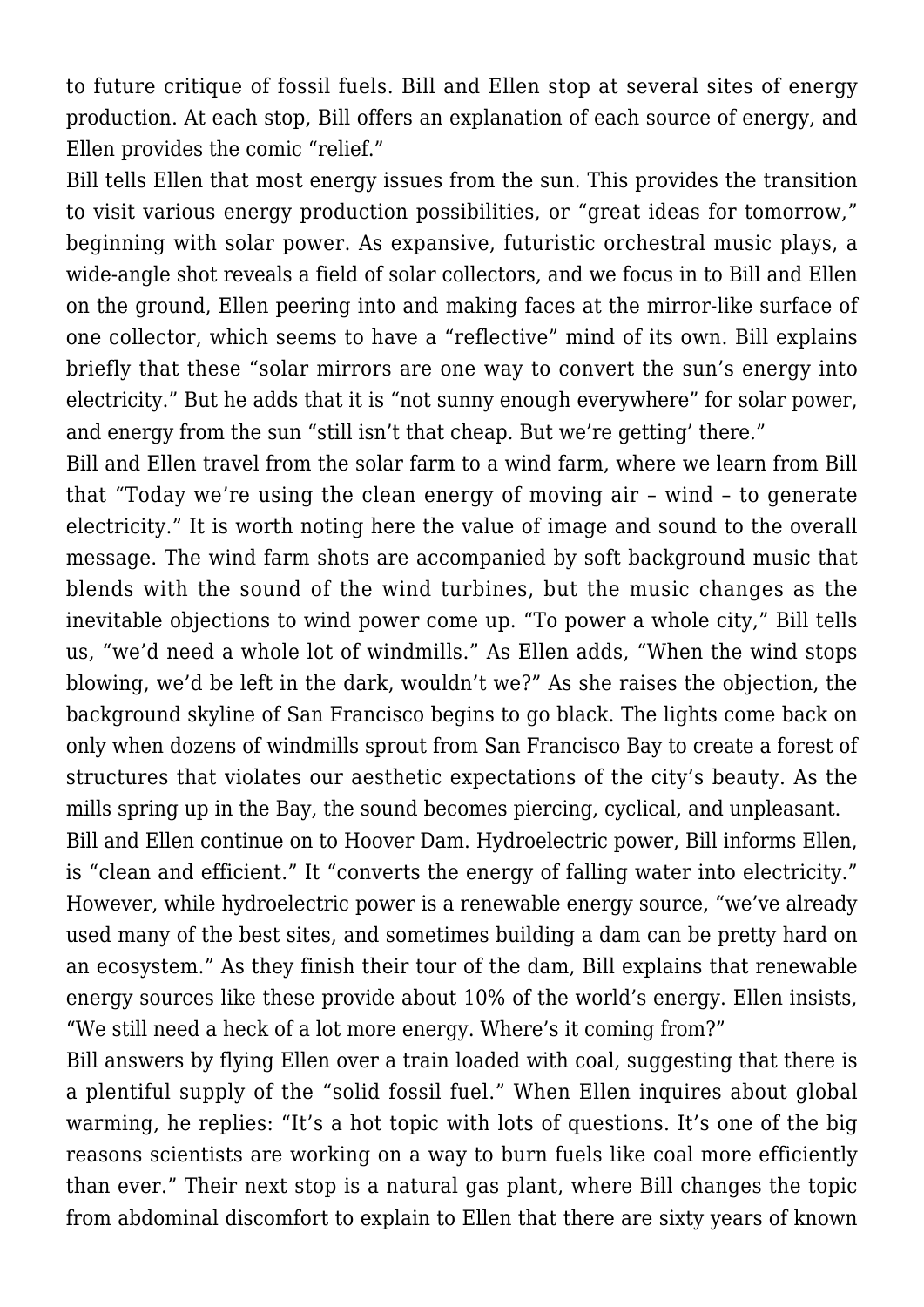reserves of natural gas. She expresses alarm that there is so little. Bill reassures her that more is being located all the time, but that that "we do need to use it wisely." The next site is an oil field, where Bill's instruction continues, but only after the Beverly Hillbillies theme plays, and Ellen responds: "Black gold, Texas tea, swimming pools, movie stars. What is the Beverly Hillbillies? I mean, what is oil?" Oil, Bill tells her patiently, "is our main source of energy, and we've found enough to last fifty years." He and Ellen travel into outer space where they encounter a satellite, one of the "far-out" ways of locating more oil on earth. They return to earth where he shows her one of the more unlikely locations – under the ocean. Their helicopter becomes a submersible vehicle, and they dive down for a look at an offshore drilling platform that is juxtaposed with an image of the Empire State Building, for Bill's size comparison of the two.

Bubbles in the water, created as their vehicle rises rapidly from the ocean depths, transform into free-floating particles, representing nuclear power. Bill explains: "Today, we take atoms like these and split them apart to release energy. It's called fission." Bill and Ellen spend little time among the suddenly active atoms, as Bill explains that nuclear energy is "expensive and highly controversial." He turns then to the one source of power we will never run short of – "brain power" – and suggests we might even be able to figure out how to harness the energy of the stars by fusion.

This quick excursion through energy alternatives clearly privileges three – coal, natural gas, and oil – conveniently the three energy sources in which ExxonMobil is invested (ExxonMobil, 2002). The "EEA" message is little more than an echo of the ExxonMobil corporate line. The company's board recently opposed a shareholder resolution that would have required "strategic plans to elp bring bioenergy and other renewable energy sources into ExxonMobil's energy mix" (Exxon Mobil Corporation, 2002, 36). The Board responded to the resolution prior to the shareholders's meeting in May, 2002 by arguing that:

renewables have not demonstrated an ability to compete effectively on a large scale with fossil fuels, nor are they expected to reach such a position for the foreseeable future. Performance to date indicates that to have any significant impact on conventional energies, renewables must overcome significant cost and reliability disadvantages. For example, in electric power generation, solar and wind are only as dependable as sunshine and the wind, which naturally limits their reliability for base load or peaking power needs with current technology. (Exxon Mobil Corporation, 2002, 36)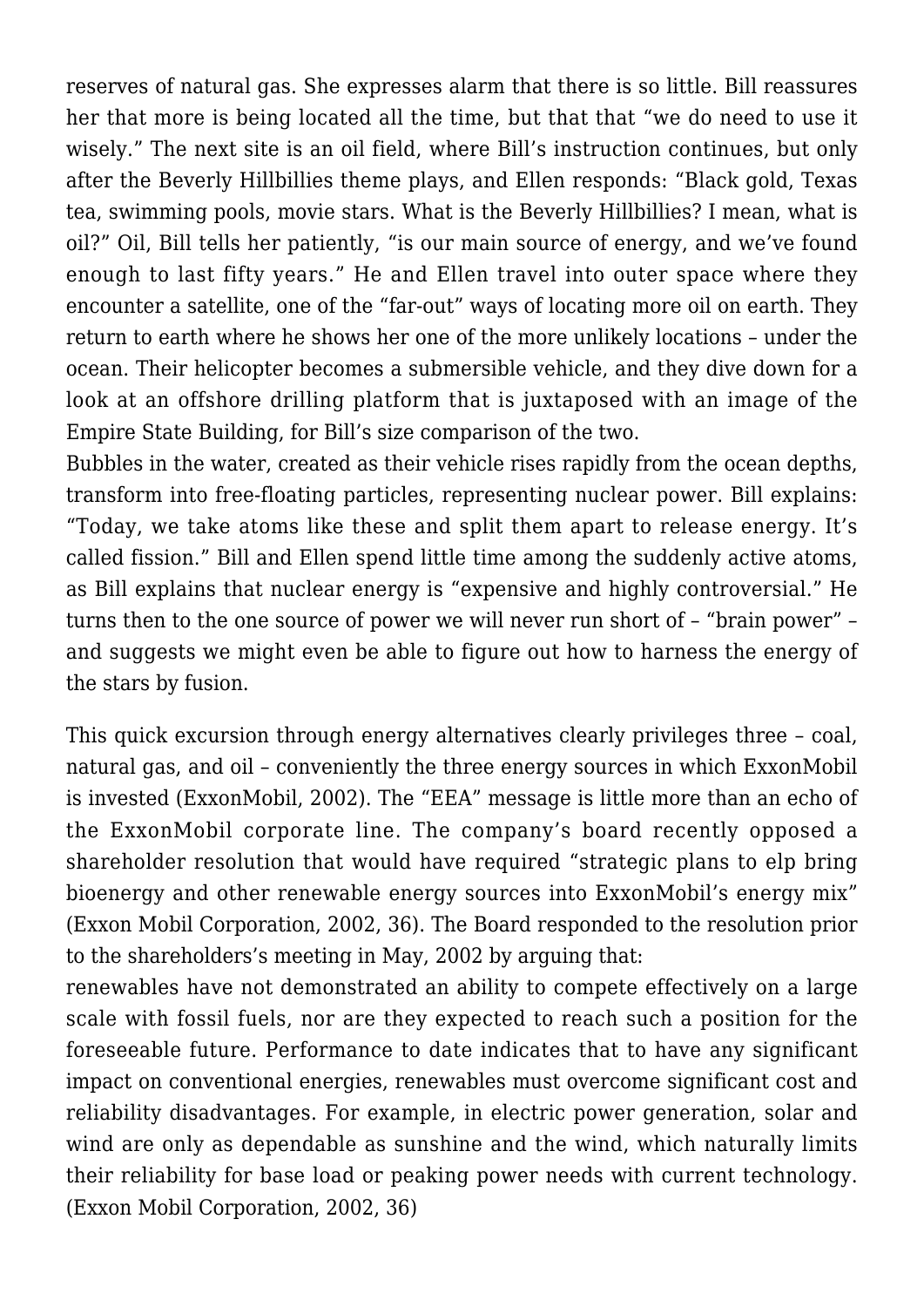The Board's response continued:

[T]he use of renewables is not free from impact on the environment, particularly if deployed on a scale necessary to make an appreciable contribution to global energy demand. Wind power faces challenges because of the impact of turbines on wildlife as well as its inherent sight and sound implications. Large-scale solar power and bio-energy pose significant land use issues… In our view, these are significant factors with regard to the potential growth of renewables (Exxon Mobil Corporation, 2002, 37).

And, finally, "after evaluating relevant considerations, management does not believe that renewables represent commercial opportunities at this time. Instead, we will continue to concentrate on our core energy and petrochemical businesses" (Exxon Mobil Corporation, 2002, 37). ExxonMobil does recognize that climate change is a "risk" and that it's consequences may "prove to be significant"; nevertheless the corporation will "work with others to develop effective long-term solutions that minimize the risk of climate change from energy use without unacceptable social and economic damage" (Exxon Mobil Corporation, 2002, 37). Such statements are consistent with the message advocated in "EEA." The only feasible energy options are natural gas, coal, and oil.

It cannot come as a surprise that ExxonMobil would push its own corporate agenda in Walt Disney World. The point, is rather how the agenda is worked rhetorically in the Epcot venue. This final segment in Ellen's dream resembles a standard "residues" policy argument: List and eliminate options to fix on the final, preferred solution. Indeed, that basic argumentative structure does emerge here, but with important twists. The preferred solutions – oil, gas, and coal, are not saved for last, as in most residue structures. Nor are they presented as "preferred." They simply emerge unscathed in an apparent random review of possibilities. And in the end, if all else fails, we can rely on the omnipresent, American optimism that defers serious planning for the future by promising that "brain power" will offer the way out of the quandary of energy production.

Missing from the energy alternatives for the future is conservation – scaling back on consumption. Since the progress of civilization is predicated upon consumption, conservation is eliminated as an alternative before the idea of alternatives can even be raised. Also missing is any acknowledgment that energy consumption and production are global issues. There is no politics of energy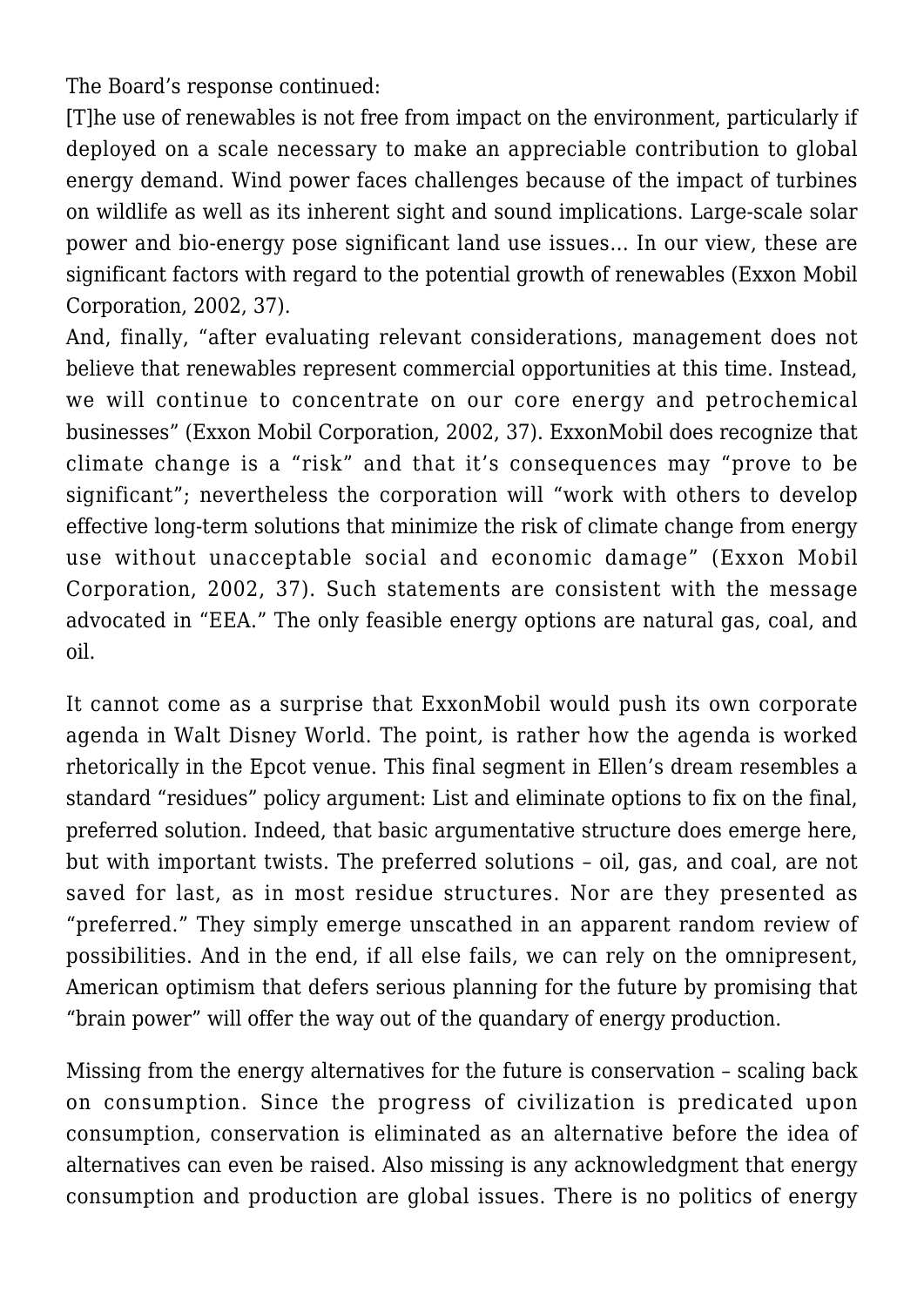consumption or production here, only that we consume, and therefore must produce. And of course, the final missing element is mention or image of environmental degradation, except as they might accompany non-fossil fuel energy sources, e.g., wind or hydroelectric power. Here, the arguments in "EEA" are hauntingly like those drafted by the ExxonMobil Board.

After Bill and Ellen's excursion, the adventure returns to Jeopardy! where Alex Trebek is marveling during the commercial break about how well Judy had done in the first round. During the ensuing Double Jeopardy round, though, it is Ellen, newly knowledgeable about energy, who responds correctly time and again. Judy, haughty to this point, now becomes agitated, as Ellen exchanges her bumbling for an overacted confidence and even smugness that further increases Judy's ire. At the end of the round, when Ellen and Judy are tied in winnings, Judy says to Alex Trebek: "How could she have learned so much during the commercial break? She's obviously cheating." Alex replies uncharacteristically: "Zip it, Judy." Einstein has earned no money and so is eliminated from the game. In Final Jeopardy, both Ellen and Judy wager all their earnings on a category about future energy sources. Judy loses all her winnings by insisting that there is no correct question to accompany the Final Jeopardy answer: "This is the one source of power that will never run out." Ellen, of course, provides the correct response: "What is brain power?" and is declared the new Jeopardy! champion, thereby offering a satisfying resolution to the narrative conflict. At the end, Ellen returns in her role as "spokesperson," saying, "So, that's how I became an energy expert. Again, 'expert' may not be the exact right word. More expert-ish." As the lights come up and we exit our tram cars, we see a sign, reminding us that "EEA" is sponsored by ExxonMobil.

The knowledge that allows Ellen to become "expert-ish" enough to defeat a Professor of Energy and the genius of Einstein is that fossil fuels represent the only viable source of energy for our immediate future. The message, too, encourages increased energy consumption except for the one line that we must "use it wisely." But how education, knowledge, and expertise are treated is more than simply a sum of the substantive "lessons" Ellen learns.

"EEA" is unambiguous about the centrality of the scientific or technological "expert" in addressing contemporary problems, like the depletion of energy resources. So, in examining how this venue "works" rhetorically, we must inquire beyond the substance of the argument. The additional question that arises is how the attraction represents expertise and the acquisition of knowledge sufficient to become expert or at least "expert-ish," as Ellen names her status at the end of the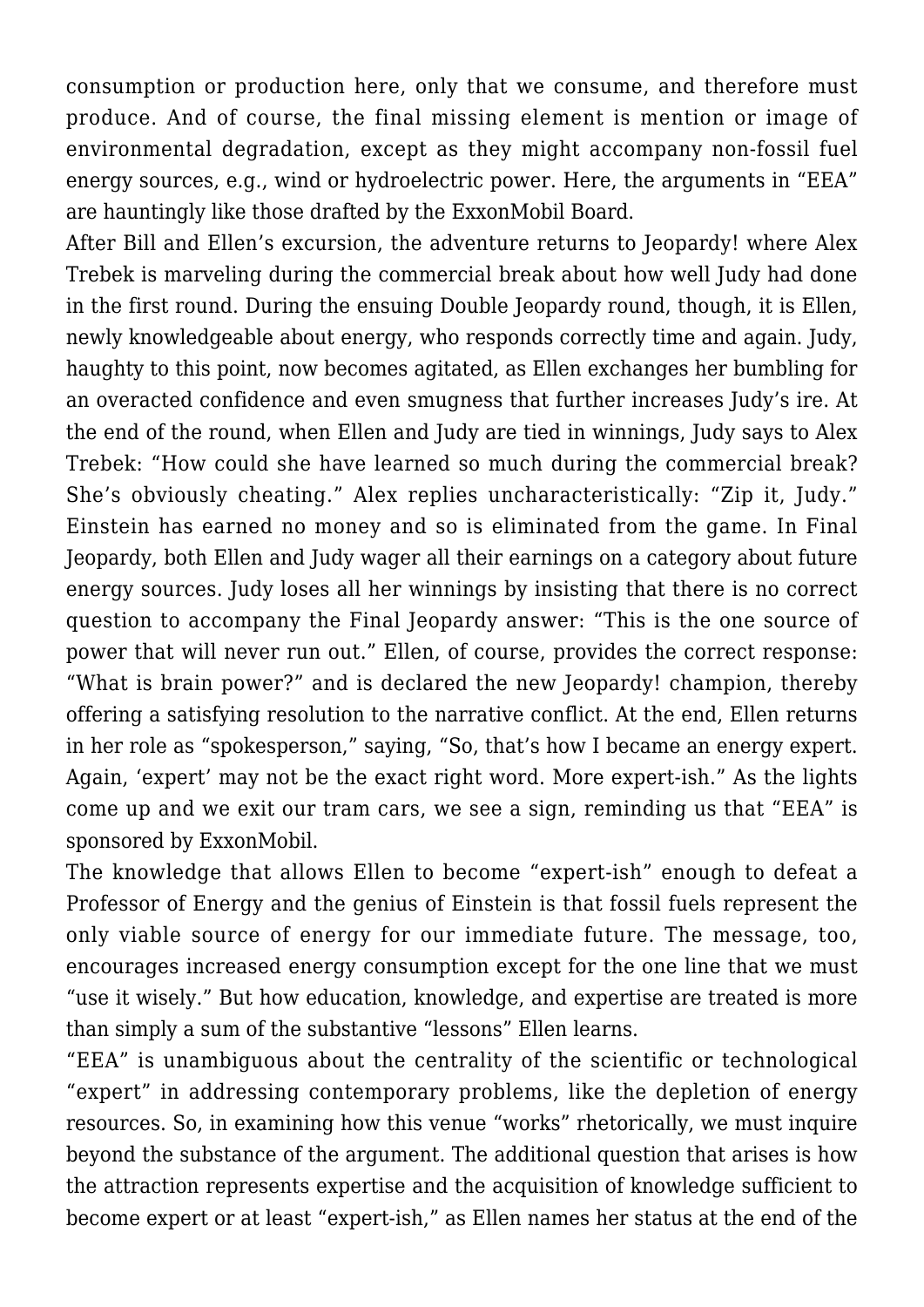ride. The narrative conflict – Ellen's struggle to beat Judy – sets up the entirety of the remainder of the "Adventure," making the acquisition of knowledge about energy obligatory and urgent.

At the beginning, Ellen concedes her lack of expertise regarding – indeed, her lack of interest in – energy. For Ellen, learning is not something to be sought. She describes it at various points as "scary." She refers to her dream as a "nightmare," she is embarrassed at her inability to answer Alex Trebek's Jeopardy! questions, the dinosaurs are "scary," and diving underwater in the search of offshore petroleum reserves is unsettling. However, Ellen discovers that learning is a journey, an "Adventure" in this instance, that promises both a quest to overcome obstacles and to attain technical expertise.

As the journey progresses, however, learning about energy is like everything else in Walt Disney World. It is fun, playful, easy and entertaining. Ellen clears the Big Bang for "take off," imitating the ground crew moving an airliner onto the taxiway; she learns about climate change and biological evolution through lighthearted news, fashion, and sports reports; she plays in front of solar collector mirrors and hears the "Beverly Hillbillies" theme song as she learns about oil; and she delights in her victory over "Stupid Judy" in Jeopardy! What she learns is passively acquired in a dream, and she learns it in the time frame of a commercial break on television.

Several elements are important to Ellen's journey. First, she, and by implication the rest of us, are not allowed the standard, distanced ways of learning we typically associate with education. Instead, the acquisition of knowledge in "EEA" requires immediate personal experience, as evidenced by Ellen's journey through the jungle and dinosaur sequences and by investigating potential sources of energy. It is this reification of personal experience, and the knowledge gained from those experiences, that allows Ellen to "win" at Jeopardy! and to "defeat" those whose expertise is acquired in more standard academic pursuits and confirmed by academic credentials, whether the Professor of Energy or Albert Einstein himself, the cultural icon of scientific knowledge.

The audience's participation in Ellen's Adventure results in members also acquiring knowledge through personal experience. Like Ellen, we have "seen" the need for continued energy consumption (if civilization is to continue its progress) and witnessed the potential and obstacles to various forms of energy production. By affirming personal experience and the necessity for energy consumption, the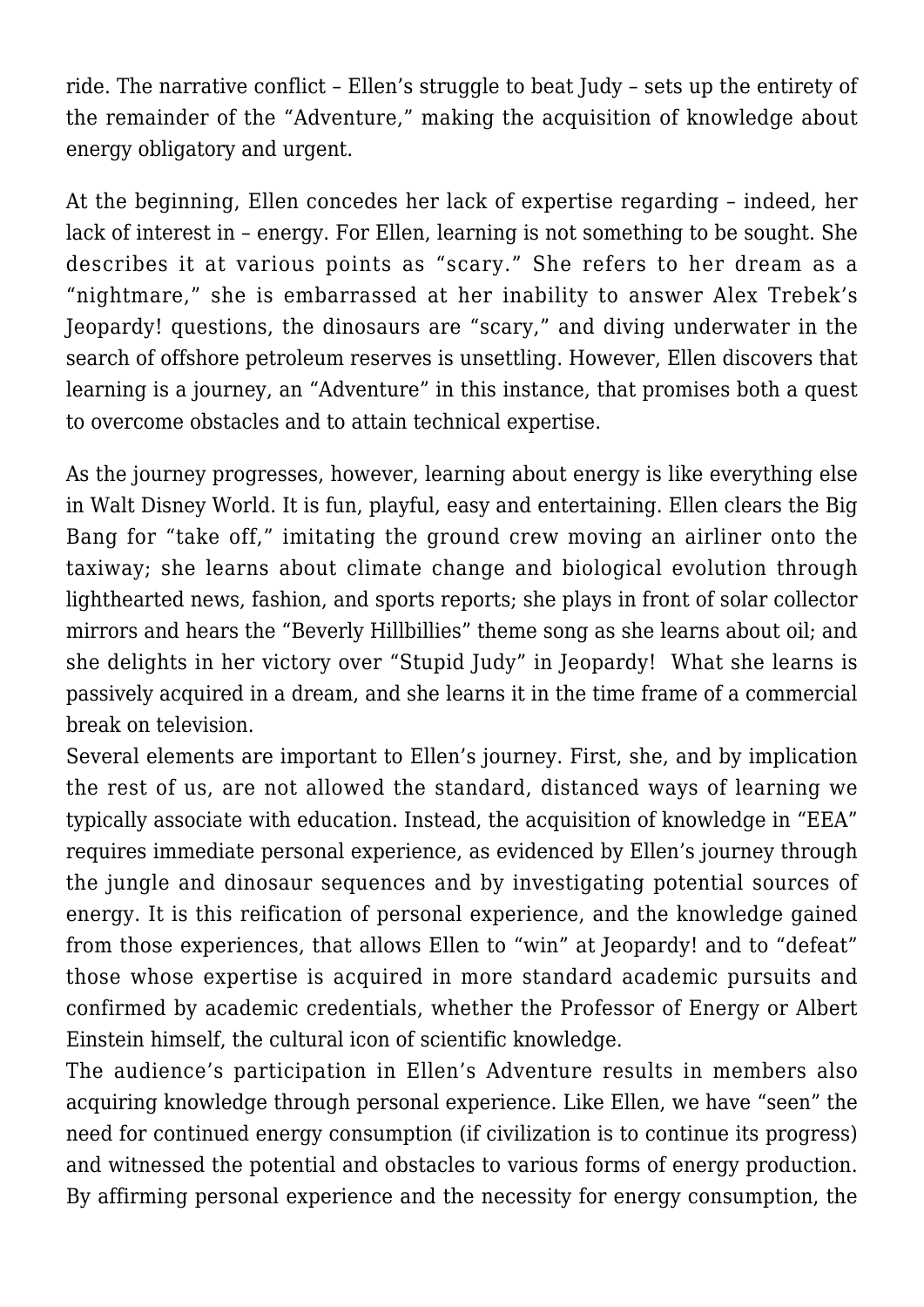audience member's own individual histories are also affirmed. The underlying principle of consumption enacted by our own visit to Walt Disney World and Epcot and middle-class lifestyle is both acknowledged and confirmed. The "good life," founded on energy consumption is placed in a positive counter-stance to the irrelevance of technical expertise. Thus, when audience members encounter statements from those claiming expertise on energy matters that argue for conservation and alternative sources to fossil fuels, they can be confident that their understanding of energy "questions" is equal or superior to that of alleged "experts."

Interestingly, technical knowledge and its place within public discourse is both exalted and diminished. Clearly, having the Professor of Energy and Albert Einstein as Jeopardy! contestants grants them a kind of status. Judy's success in the first half of the game show also gives credence to the value of academic knowledge. She has a Ph.D., she is a Professor, and she is winning at the first commercial break by a daunting margin. Einstein's figure as a cultural icon is even affirmed when Bill Nye tells Ellen that the reason he came to the set was to "see Einstein." Finally, it is only through the acquisition of technical knowledge that Ellen is able to "win" the competition between competing energy experts. It is not just Ellen who "wins," of course, but also the ExxonMobil arguments.

Yet, Ellen's quest relies also upon the debunking of scientific and technical expertise. Both representatives of technical knowledge turn out to be unattractive and ineffectual figures. "Stupid Judy" ends up confirming the nickname when she loses in Jeopardy! Her personal behavior is condescending, whining, and boastful. Einstein is reduced to a bumbling, befuddled figure who cannot function in the competition of ideas. He says nothing throughout the show, cannot seem to make his signaling device work, and appears incapable of interaction. At the end, after signing in as Einstein at the show's beginning, his name is reduced to a mathematical formula, and his character to a cipher.

Ellen's victory is assured not by acquiring the kind of technical scientific knowledge represented by Judy Peterson or Einstein, but by the popular knowledge represented by Bill Nye. Bill Nye is a television personality who makes science easy to learn. He does not have a Ph.D. He does not need expensive equipment or laboratories to conduct his experiments, but requires only aluminum foil, a candle, and a clothes pin. Bill is an ordinary person. He is, after all, Bill Nye, the Science *Guy* who has the common, practical knowledge that is really all that is needed to prevail.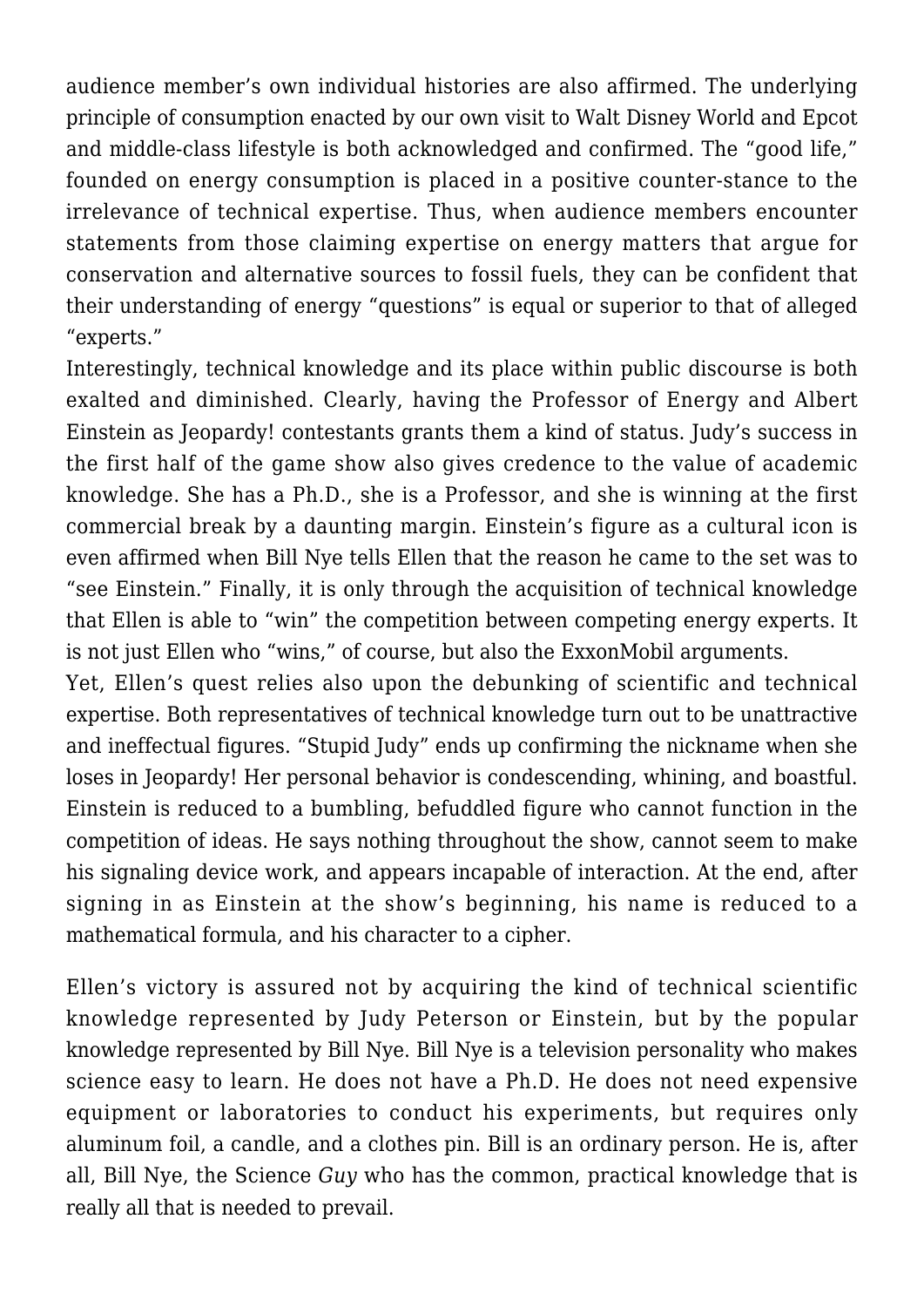Certainly, no one questions the value, indeed the necessity, of technical knowledge in debate over important questions of public policy. Whether addressing issues over stem cell research, bioterrorism, or energy policy, technical expertise constitutes a critical component in informed discourse and deliberation. What concerns us, however, are the consequences that may emerge when the wealth and power of corporate voices combine with sophisticated multimedia presentations that divert audience attention from serious issues of public policy. "Ellen's Energy Adventure" is just one such example. While appearing to address one of the most vital issues of contemporary society, "Ellen" diffuses that issue's importance through that "special Disney flair" that Birnbaum so extolled. In doing so, we believe that public discourse is ill-served, that scientific and technical knowledge is diminished and made less important to such critical issues, and that the ability of citizens to participate in the broader public discussion is marginalized. In providing this critique of the "Universe of Energy" at Epcot, we seek to forestall that day when, as Goodnight feared, "deliberative argument may become a lost art."

As we leave Epcot to return to the Orlando airport in our rental car, we notice that the gas gauge hovers on empty and decide that we need to refuel as soon as possible. We are not certain if we can make it Orlando, and look for the first convenient gasoline station. We find it, of course, still within the confines of Disney World (where all needs are met in form or another); and it is, as are all of the service stations within the "Wonderful World of Disney," presented by ExxonMobil.

## **NOTES**

**[i]** A tenth pavilion, under construction but not yet complete at the time of our most recent visit, in February 2002, will focus on space travel.

**[ii]** It should be noted that four of the top four themeparks in attendance were Disney parks, with only Tokyo Disneyland, the Magic Kingdom at Walt Disney World, Disneyland in Anaheim, CA, Disneyland, Paris, and Everland in Kyonggi-Do, South Korea, besting Epcot. Seven of the top ten were Disney parks. See: "International Association of Amusement Parks and Attractions."

## REFERENCES

Cheney, G., & Christensen, L.T. (2001). Organizational identity: Linkages between internal and external communication. In F.M. Jablin & L.L. Putnam (Eds.), *The*